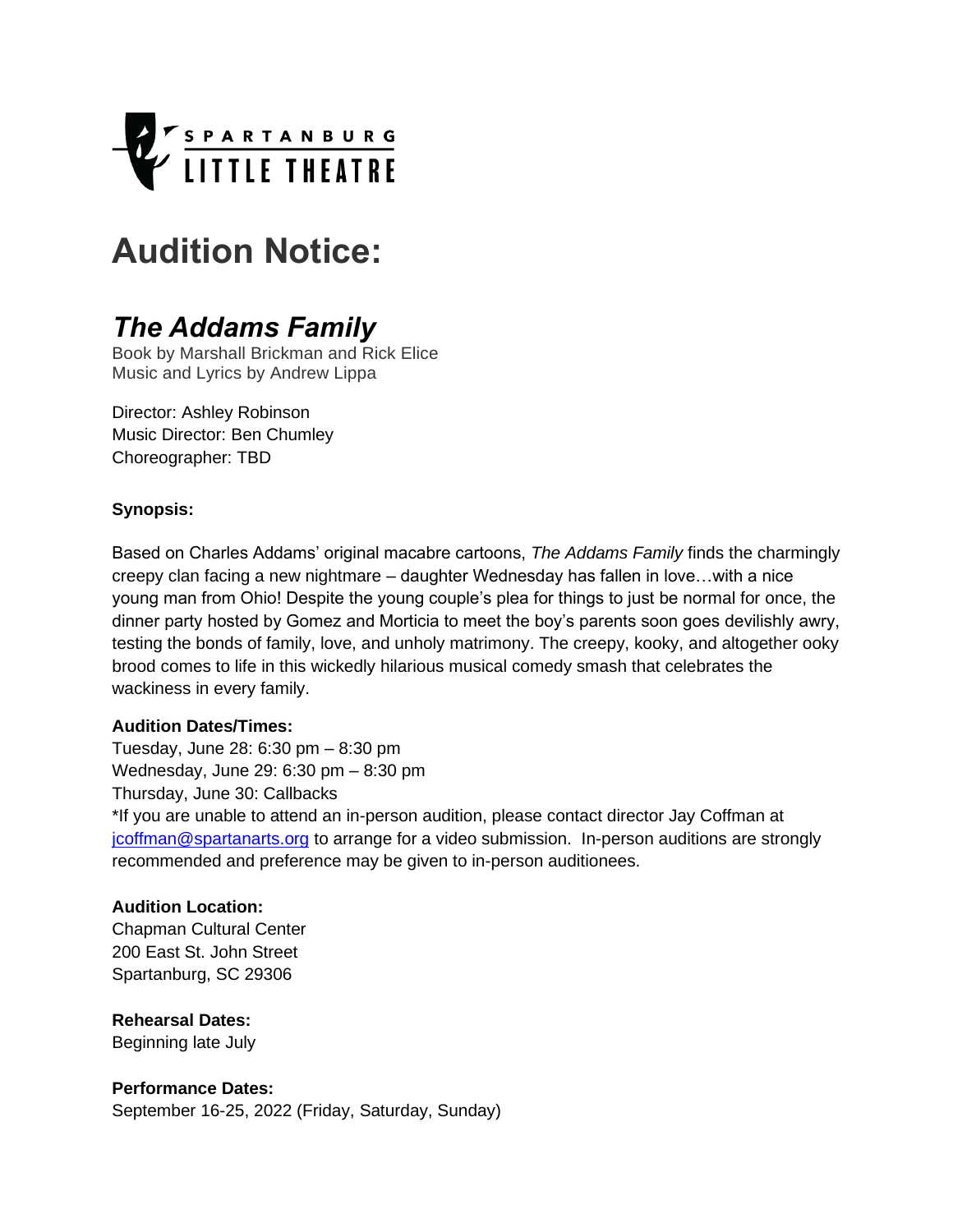# **To Signup:**

Auditionees will be seen in the order in which they arrive.

## **Audition Policy:**

All roles, unless otherwise announced, are open. SLT encourages anyone who is interested to audition and is always eager to welcome new faces and fresh talent to its stage. The Spartanburg Little Theatre has a non-discrimination casting policy, open to members of all ages, ethnic/national origins, races, sexes, creeds, orientations, and abilities. We encourage members of diverse backgrounds and abilities to audition for our productions.

## **Requirements:**

- **Vocal Audition:** Come prepared with your best 32 bars of a ballad and/or up-tempo in the Pop/Rock or Contemporary Musical Theatre/Broadway vocal style. Auditionees may also sing a selection from the show. *If you're auditioning for a specific role, the song selections for those characters are listed below* (You do NOT have to sing a song from the show and may choose your own audition piece). Sheet music is required in the proper key. Auditionees may also connect to our Bluetooth speaker with an accompaniment track. Track must be cued and ready to go.
	- Morticia- *Death is Just Around the Corner*
	- Gomez- *Morticia*
	- Grandmama-*Let's Not Talk About Anything Else But Love*
	- **EXECO 1** Lurch- the low note at the end of the show must be solid Eb2
	- Wednesday- *Pulled* or *Crazier Than You*
	- Lucas-*Crazier Than You*
	- Fester- *The Moon And Me*
	- Pugsley- *What If*
	- Alice-*Waiting*
	- Mal-*In The Arms*
- **Dance/Movement**: All auditionees must participate in a dance/movement audition and should come prepared with proper dance/athletic attire. You will have the opportunity to change before/after your vocal audition.
- **Callbacks**: Auditionees must have strong acting ability. Performers who are called back after the vocal and dance audition will be asked to audition with cold readings from the script. No advance preparation is required.
- A tentative rehearsal calendar will be provided upon auditioning. Rehearsal conflicts must be noted on the audition form.
- Resumes and headshots are welcomed but not required.
- Auditionees should arrive 15 minutes before the scheduled audition time to complete audition forms or fill out and bring the audition form located on our website.
- Auditionees should plan on staying for the entirety of the audition or until dismissed by the director.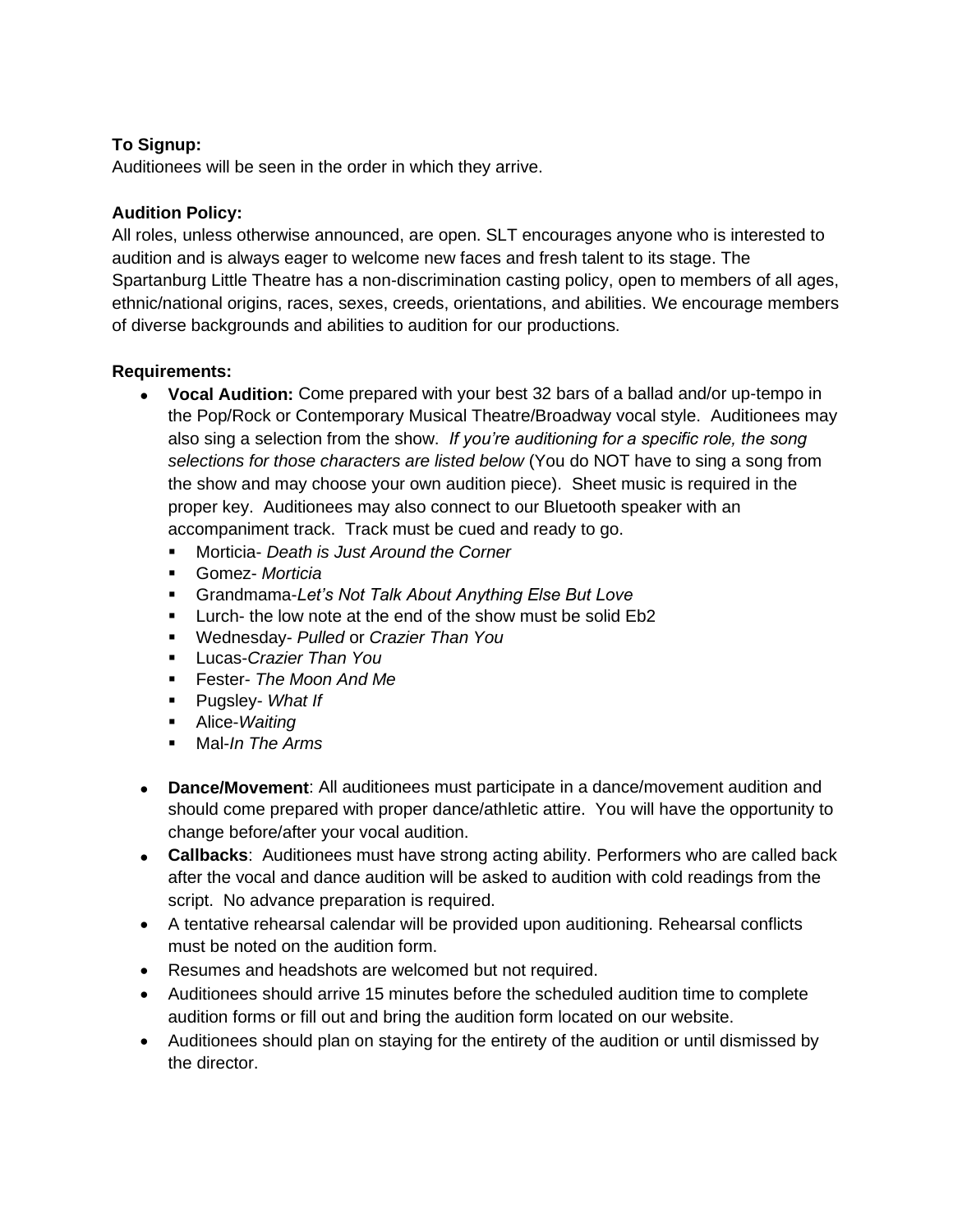**Roles:** The *Addams Family* cast is comprised of 10 principal/supporting and a large ensemble. Ensemble members must be able to sing and move/dance.

**Compensation**: Spartanburg Little Theatre is a volunteer not-for-profit community theatre.

**Age**: General age ranges are indicated with the individual role descriptions.

**Characters and Vocal Ranges:**

**Gomez Addams** A suave man of Spanish descent who adores his wife and children and takes immense pride in being an Addams. He struggles with having to keep his daughter's secret from his wife, whom he adores more than death. Tenor (Bb2 – G4), 35-55

**Morticia Addams** The strength of the Addams family who believes strongly in family tradition. Morticia is unnerved thinking that Gomez is hiding something from her. She is confident with a side of dry wit. Feels her husband is hiding something from her and will use any tactic to lure the secret out. Alto/Mezzo Sop. (G3 – C#5)

**Wednesday Addams** Big sister Wednesday who has her father's heart and her mother's sensibility and dry wit falls in love with a "normal" boy who she brings home to meet the family. Wednesday is trying to balance her relationships with her "strange" family with that of her new love and his "normal" family. Wednesday showcases compassion, a bit of stubbornness and strong will. Strong pop voice with belt (A3 – E5), 18-25 to play 18.

**Pugsley Addams** The youngest of the Addams Family, Pugsley loves to be tortured by his big sister. He is lost trying to figure out his place now that she has a new boyfriend and family dynamics are changing. He wants to ensure he won't lose his sister to her new boyfriend so he takes matters in to his own hands. Strong high vocals (A3-E5unchanged voice) 11-13 to play 12

**Uncle Fester** Serving as the narrator of the show, Uncle Fester is larger than life, lovable, childish, enthusiastic and highly incorrigible. Tenor (C3 – C5), 30-50:

**Grandma** Fun, quirky and feisty, Grandma always has a trick up her sleeve. Grandma is wise, wacky and sometimes a bit crass. Don't mess with Grandma! Strong character vocals (G4 – F5) 35+ to play a feisty 102 yr. old woman